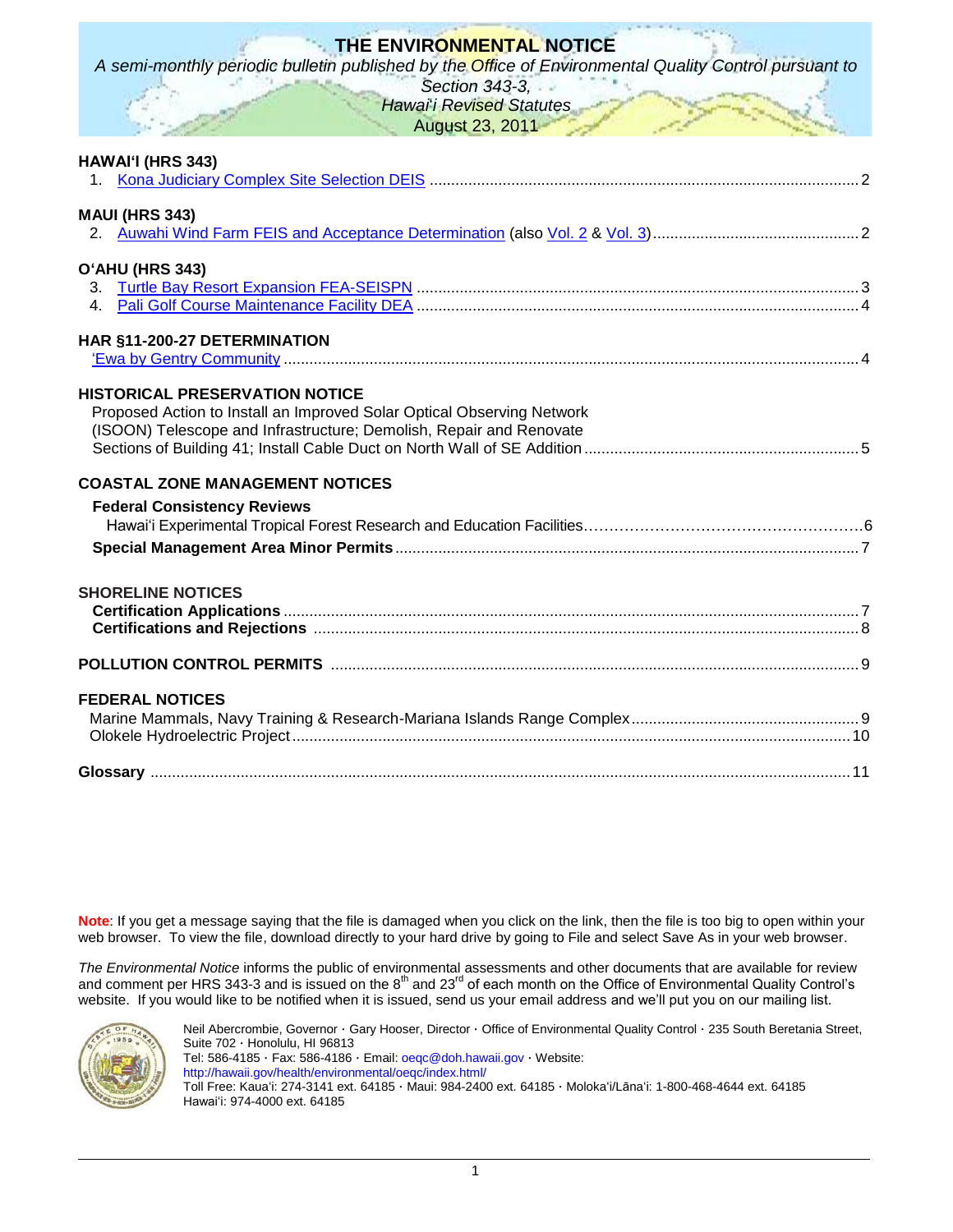

## **HAWAIʻI (HRS 343)**

## **1. [Kona Judiciary Complex Site Selection](http://oeqc.doh.hawaii.gov/Shared%20Documents/EA_and_EIS_Online_Library/Hawaii/2010s/2011-08-23-DEIS-Kona-Judiciary-Complex.pdf) Draft EIS**

| Island:<br>District:<br>TMK:<br>Permits: | Hawaiʻi<br>North Kona<br>Various<br>State Land Use District Boundary Amendment, Change in<br>Zone, State and/or County Roadway Access Permits, Various<br>Site, Grading, Building, and Infrastructure Approvals for<br>Construction | South Kohala<br>hildrea's betice Center<br>Hamilton<br>East Hasself<br><b>Hale Kaufé</b><br><b>Intice Center</b><br>West Havai<br>Driver Education<br><b>Section (Kona)</b><br>Keálenda<br>Kena Circuit 6<br>Kona Drug Cour<br><b>South Kena</b> |
|------------------------------------------|-------------------------------------------------------------------------------------------------------------------------------------------------------------------------------------------------------------------------------------|--------------------------------------------------------------------------------------------------------------------------------------------------------------------------------------------------------------------------------------------------|
| <b>Proposing</b>                         |                                                                                                                                                                                                                                     |                                                                                                                                                                                                                                                  |
| Agency:                                  | State of Hawai'i, Department of Accounting and General<br>Services, Planning Branch, 1151 Punchbowl Street, Room 430,<br>P.O. Box 119, Honolulu, Hawai'i 96810. Contact: Ralph Morita,<br>(808) 586-0500                            | East Hawaii<br>Ka'D District Court                                                                                                                                                                                                               |
| <b>Accepting</b>                         |                                                                                                                                                                                                                                     |                                                                                                                                                                                                                                                  |
| <b>Authority:</b>                        | Governor, State of Hawai'i, care of the Office of Environmental Quality Control                                                                                                                                                     |                                                                                                                                                                                                                                                  |
| <b>Consultant:</b>                       | Group 70 International, Inc., 925 Bethel Street, 5 <sup>th</sup> Floor, Honolulu, Hawai'i 96813. Contact:<br>Jeffrey H. Overton, (808) 523-5866                                                                                     |                                                                                                                                                                                                                                                  |
| Status:                                  | Statutory 45-day comment period starts; comments are due on October 6, 2011. Send comments<br>to the Applicant, Accepting Authority and Consultant                                                                                  |                                                                                                                                                                                                                                                  |

The Kona Judiciary Complex Site Selection is being jointly undertaken by DAGS and the Hawaiʻi State Judiciary, to address a long-standing need for a new Judiciary complex in the West Hawaiʻi service area. The West Hawaiʻi service area is a region with a growing population and inadequate facilities to perform Judiciary functions. The project purpose is to take a broad look at the Kona region, and identify the most viable candidate sites for the future Kona Judiciary Complex.

Potential short-term (construction phase) impacts evaluated in the EIS include soil disturbance, erosion, drainage, air quality, noise, and traffic due to construction. Short-term beneficial impacts include construction expenditures and employment.

Potential long-term impacts (operations phase) include effects on soil, water quality, drainage, natural hazard areas, vegetation and wildlife, archaeology, cultural resources, traffic, noise, air quality, visual resources, socioeconomic considerations, infrastructure and public services. Long-term beneficial impacts will include employment and community development. Materials and economic resources will be irretrievably committed to developing and constructing the new Kona Judiciary Complex.

The significance of potential impacts will vary depending upon the selected site. The EIS presents a complete analysis of the anticipated impacts and recommended mitigation to minimize impacts to within acceptable regulatory standards.

### **MAUI (HRS 343)**

|           | 2. Auwahi Wind Farm Final EIS and Acceptance Determination (also                               | Auwahi Wind<br>Farm             |
|-----------|------------------------------------------------------------------------------------------------|---------------------------------|
|           | Volume 2, Appendices A to E, Volume 3, Appendices F to M)                                      | Kahului Bay<br><b>L'anapali</b> |
| Island:   | Maui                                                                                           |                                 |
| District: | Wailuku, Makawao, and Hana                                                                     |                                 |
| TMK:      | 1-9-001:006, 2-1-002:001, 2-1-002:002, 2-1-003-050, 2-1-                                       |                                 |
|           | 003-054, 2-1-003-999, 2-1-004:006, 2-1-004:016, 2-1-                                           |                                 |
|           | 004:017, 2-1-004:018, 2-1-004:049, 2-1-004:071, 2-1-                                           |                                 |
|           | 004:106, 2-1-004:999, 2-1-005:023, 2-1-005:030, 2-1-                                           |                                 |
|           | 005:045, 2-1-005:055, 2-1-005:057, 2-1-005:077, 2-1-                                           |                                 |
|           | 005:095, 2-1-005:100, 2-1-005:108, 2-1-008:001, 2-1-008:131, 2-1-008:999, 2-1-009:001, 2-1-    |                                 |
|           | 009:999                                                                                        |                                 |
| Permits:  | Special Management Area Use Permit; County Special Use Permit; Conservation District Use       |                                 |
|           | Permit; State Incidental Take License; Federal Incidental Take Permit; Clean Water Act         |                                 |
|           | Compliance; Request for Use of State Lands; Use and Occupancy Agreement; County Right-of-      |                                 |
|           | Way Approval; Moving Permits; Notice of Proposed Construction of Alteration; Noise Permit; Air |                                 |
|           | Permit; Well Construction and Pump Installation Permits; and Grading, Building and other       |                                 |
|           | <b>Construction Permits</b>                                                                    |                                 |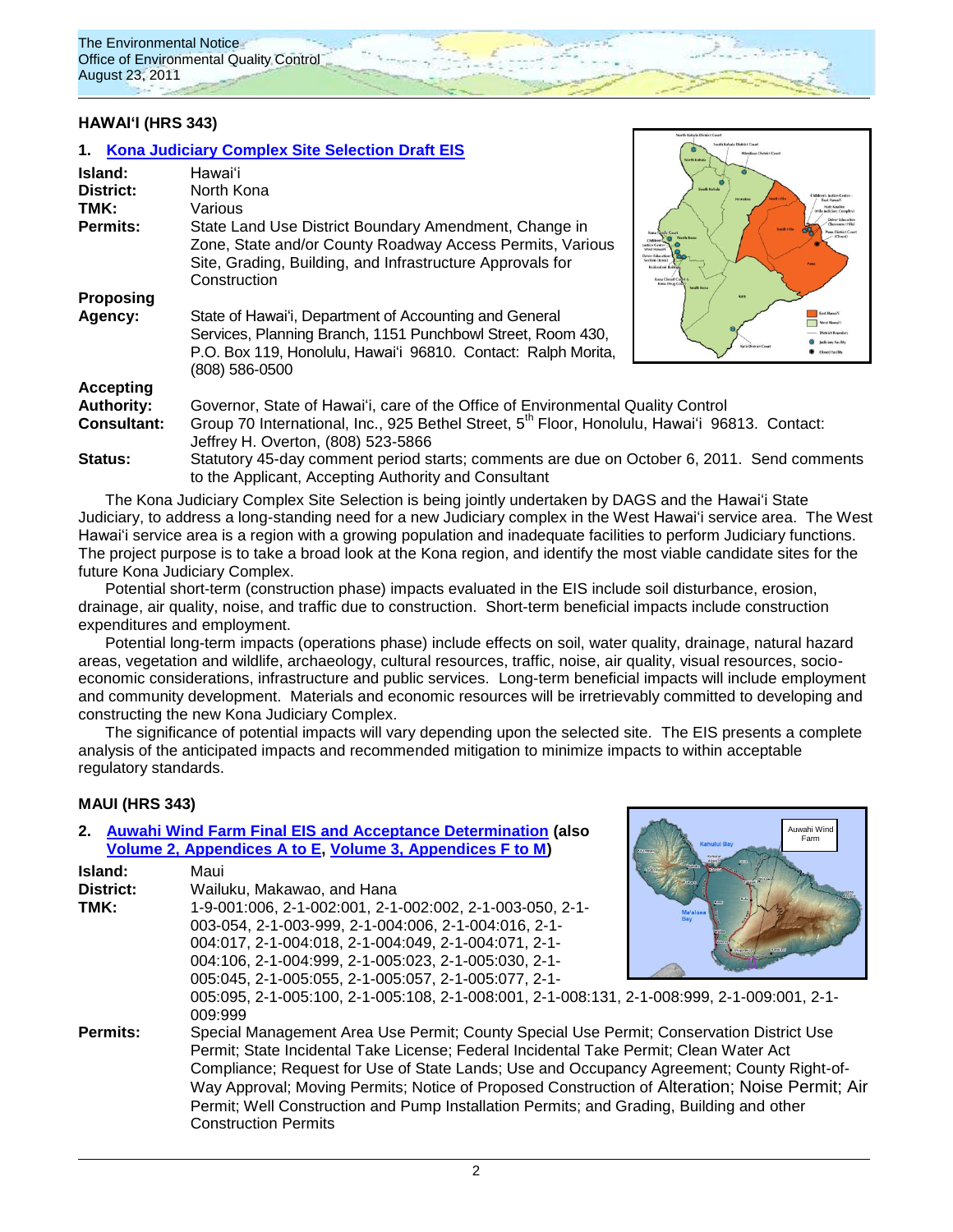

| <b>Proposing</b>   |                                                                                            |
|--------------------|--------------------------------------------------------------------------------------------|
| Agency:            | Auwahi Wind Energy LLC, 101 Ash Street, HQ 14, San Diego, California 92101. Contact: Mitch |
|                    | Dmohowski, (619) 696-2155                                                                  |
| Approving          |                                                                                            |
| <b>Agency:</b>     | County of Maui, Planning Commission, 250 South High Street, Wailuku, Maui, Hawai'i 96793.  |
|                    | Contact: Joe Prutch, (808) 270-7512                                                        |
| <b>Consultant:</b> | Tetra Tech EC, Inc., 737 Bishop Street, Suite 3020, Honolulu, Hawai'i 96813. Contact: Anna |
|                    | Mallon, (808) 394-4109                                                                     |
| <b>Status:</b>     | FEIS accepted by the Maui Planning Commission. There is no comment period.                 |
|                    |                                                                                            |

The Maui Planning Commission has accepted the Final EIS for the Auwahi Wind Farm. Auwahi Wind Energy LLC (Auwahi Wind) is proposing to construct a wind farm with a net generating capacity of approximately 21 megawatts (MW), augmented with a battery energy storage system. The proposed Project would also include an operations and maintenance facility and related infrastructure, a 14.5-kilometer 34.5-kilovolt (kV) generator-tie line, an interconnection substation, a microwave communication tower, and a construction access route along existing public and private roadways.

Of the 50 states, Hawai"i is the most dependent on imported energy. In 2005, approximately 95 percent of Hawaiʻi"s primary energy was derived from imported fossil fuels such as petroleum and coal. In an attempt to alleviate its dependence on imported fuels. Hawai'i required HECO, and affiliate MECO, to generate renewable energy equivalent to 40 percent by 2030. Furthermore, the Global Warming Solutions Act of 2007 requires the Hawai"i greenhouse gas (GHG) emissions be reduced to levels at or less than 1990 levels by January 2020.

The proposed Project would help to meet these regulations by providing clean, renewable wind energy for the island of Maui while displacing GHG emissions from fossil-fueled electrical generation. The proposed Project would also provide economic benefits to the local community through contributions into the economy, generation of new jobs, and introduction of a stable, long term source of tax revenue for the state and county. The power generated by the wind farm would provide long-term price stability for consumers. Additionally, ʻUlupalakua Ranch would continue to utilize the lands for cattle ranching operations.

Auwahi Wind completed desktop and field-based analyses for biological, cultural, visual, air, and noise resources that could be potentially affected by the proposed Project. In general, Project-related impacts would be small relative to the benefits that the addition of renewable energy to MECO would provide. Where potentially significant impacts were identified, Auwahi Wind developed appropriate measures to avoid, minimize, and mitigate impacts. In all resource areas, neither significant cumulative impacts nor secondary impacts would result from Project construction or operations. While the No Action Alternative would avoid the environmental impacts identified in the EIS, it would not meet the objectives of the proposed Project including contributing to Hawaiʻi"s Renewable Portfolio Standard, providing economic benefits to the local community, or providing long term displacement of GHG emissions from fossil-fueled electrical generation.

Turtle Bay

# **OʻAHU (HRS 343)**

|                               | 3. Turtle Bay Resort Expansion FEA-Supplemental EISPN                                                                                                                                                                                                   | Turtle Day<br>Resort             |
|-------------------------------|---------------------------------------------------------------------------------------------------------------------------------------------------------------------------------------------------------------------------------------------------------|----------------------------------|
| Island:                       | Oʻahu                                                                                                                                                                                                                                                   |                                  |
| <b>District:</b>              | Ko'olauloa                                                                                                                                                                                                                                              | Show                             |
| TMK:                          | 5-6-003:por.1, por.3, por.10, por.26, 33 por.35, por.37, 38, 40-44; 5-<br>7-001:1, por.13, 16, 17, 20, 22, 30, 31, 33; 5-7-003:72; 5-7-006:1, 2,<br>22.23                                                                                               | <b>Central</b><br>.<br>A al'anar |
| Permits:                      | Zoning adjustments, subdivision approval, building permits,<br>grading permits, NPDES permits, shoreline certification,<br>construction noise permits                                                                                                   |                                  |
| <b>Proposing</b>              |                                                                                                                                                                                                                                                         |                                  |
| Agency:                       | Turtle Bay Resort, LLC, 57-091 Kamehameha Highway, Kahuku, Hawai'i 96731.<br>Contact: Drew Stotesbury, (808) 447-6951                                                                                                                                   |                                  |
| <b>Approving</b>              |                                                                                                                                                                                                                                                         |                                  |
| Agency:                       | Department of Planning and Permitting, 650 South King Street, 7 <sup>th</sup> Floor, Honolulu, Hawai'i 96813.<br>Contact: Sharon Nishiura, (808) 768-8031                                                                                               |                                  |
| <b>Consultant:</b><br>Status: | Lee Sichter LLC, 45024 Malulani Street #1, Kane'ohe, Hawai'i 96744. Contact: Lee Sichter, (808) 382-3836<br>Statutory 30-day comment period begins; comments are due on September 21, 2011. Send comments to<br>the Proposing Agency and the Consultant |                                  |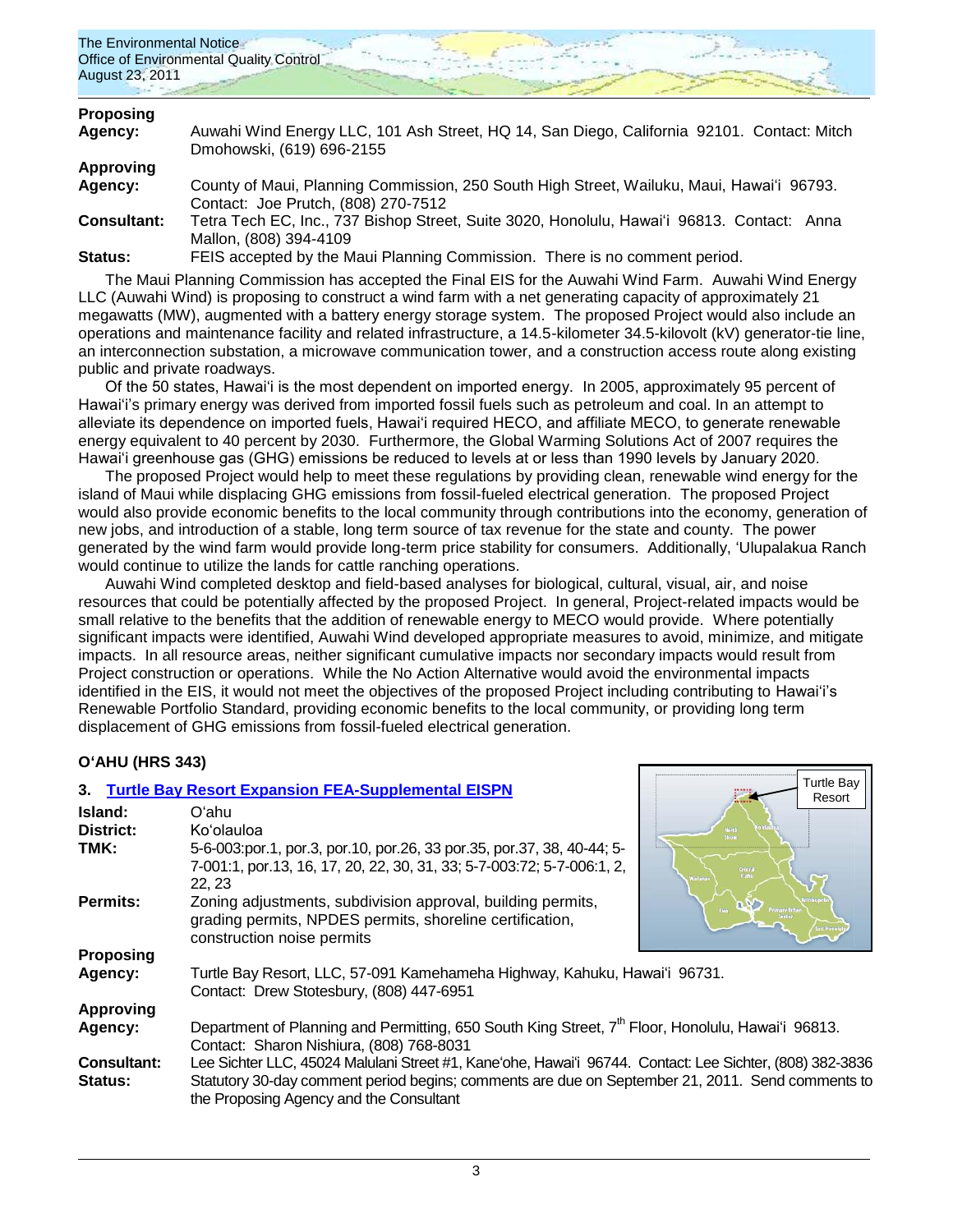

As the result of a decision by the Hawaiʻi Supreme Court, Turtle Bay Resort, LLC is preparing a Supplemental EIS update information presented in the 1985 Kuilima Resort Expansion Final EIS. The applicant has been engaged in a year-long community consultation effort to develop a Revised Master Plan for the approved expansion of the Turtle Bay Resort.

The Supplemental EIS will address the impacts of the resultant Revised Master Plan, which is presented as the Proposed Action/Reduced Density (Preferred) Alternative. Proposed density would be reduced from five new hotels totaling 2,500 units to two new hotels totaling 625 units. The number of Resort-Residential units would be reduced from 910 down to 590. The number of affordable housing units would be increased from 90 to 160. Additional parks, shoreline setback areas, and public shoreline access-ways have been added. Four additional development alternatives will also be studied.

The Supplemental EIS will also address socio-economic impacts to the community, as well as impacts to traffic, near-shore waters and marine habitats. The Proposed Action represents the Applicant"s efforts to be responsive to concerns expressed by the community with respect to the 3,500-unit expansion project that was originally approved in the mid-1980s.

# **4. [Pali Golf Course Maintenance Facility](http://oeqc.doh.hawaii.gov/Shared%20Documents/EA_and_EIS_Online_Library/Oahu/2010s/2011-08-23-DEA-Pali-Golf-Maintenance-Facility.pdf) Draft EA**

| Island:                        | Oʻahu                                                                   |  |
|--------------------------------|-------------------------------------------------------------------------|--|
| District:                      | Ko'olaupoko                                                             |  |
| TMK:                           | $(1)$ 4-5-035:001                                                       |  |
| Permits:                       | <b>Conservation District Use Permit, Building Permit Grading</b>        |  |
|                                | Permit, National Pollution Discharge Elimination System Permit          |  |
| <b>Proposing/Determination</b> |                                                                         |  |
| Agency:                        | City and County of Honolulu, Department of Design and                   |  |
|                                | Construction, 650 South King Street, 11th Floor, Honolulu,              |  |
|                                | Hawai'i 96813. Contact: Kenneth Masden, (808) 768-8414                  |  |
| <b>Consultant:</b>             | Allen Ng & Associates, 1720 Ala Moana Boulevard, Suite A-6,             |  |
|                                | Honolulu, Hawai'i 96815. Contact: Allen Ng, (808) 942-3823              |  |
| Statue:                        | Anticipated Finding of No Significant Impact 30-day comment period begi |  |



**Status:** Anticipated Finding of No Significant Impact. 30-day comment period begins; comments are due on September 21, 2011. Send comments to the Proposing Agency and the Consultant

The Pali Golf Course is a municipally owned public golf course located in the Ko"olaupoko district of O"ahu, Kaneʻohe, Hawai"i. The City and County of Honolulu, Department of Design and Construction, has prepared plans for new maintenance facilities at the Pali Golf Course. The proposed new maintenance facilities would consist of three maintenance and storage buildings, as well as a small parking area for golf course maintenance vehicles.

The Proposed Action would be located on a currently undeveloped site situated to the west of the golf course clubhouse. The proposed facilities would be discreetly set back from the golf course by a vegetative visual barrier consisting of flora that already exists at the site and, where necessary, additional plants that are climate compatible and native Hawaiian as appropriate.

The close proximity of the Proposed Action to the existing golf course administrative office in the clubhouse was an important factor in choosing the proposed action site. The current facilities being at such a distance from the administrative offices make supervising golf maintenance personnel difficult. The proposed new location is expected to increase productivity and efficiency, and have a smaller impact on course users.

## **HAR §11-200-27 DETERMINATION**

### **[ʻEwa by Gentry Community](http://oeqc.doh.hawaii.gov/Shared%20Documents/EA_and_EIS_Online_Library/Oahu/2010s/2011-08-23-Ewa-by-Gentry-Community-11-200-27-HAR-Determination.pdf)**

 $\overline{a}$ 

The Department of Planning and Permitting, City and County of Honolulu, has determined that a Supplemental Environmental Impact Statement is not required for a proposal by The Gentry Companies to rezone approximately 15 acres of land from R-5 Residential District to A-1 Low Density Apartment District. A Final Supplemental Environmental Impact Statement [\(1993-05-OA-FSEIS-EWA-GENTRY](http://oeqc.doh.hawaii.gov/Shared%20Documents/EA_and_EIS_Online_Library/Oahu/1990s/1993-05-OA-FSEIS-EWA-GENTRY.pdf)**<sup>1</sup>** ) was accepted on June 17, 1993 and a Final EIS was accepted on September 2, 2003 for the [ʻEwa by Gentry/Gentry ʻEwa Makai Project,](http://oeqc.doh.hawaii.gov/Shared%20Documents/EA_and_EIS_Online_Library/Oahu/2000s/2003-09-08-OA-FEIS-GENTRY-EWA-MAKAI.pdf) which includes the land where the proposed rezoning is located.

The Department of Planning and Permitting has determined that the proposal will not change the project substantively and/or will have no significant effect. Therefore, we have determined that a Supplemental EIS is not required based on the criteria outlined in Subchapter 10 of Title 11, Section 200, Hawaiʻi Administrative Rules.

Should you have any questions, please contact Tim Hata of my staff at (808) 768-8043 or Sharon Nishiura at (808) 768-8031.

**<sup>1</sup>** This FSEIS adds supplemental information to a 1988 ʻEwa Gentry Final EIS [\(1988-04-OA-FEIS-EWA-GENTRY\)](http://oeqc.doh.hawaii.gov/Shared%20Documents/EA_and_EIS_Online_Library/Oahu/1980s/1988-04-OA-FEIS-EWA-GENTRY.pdf)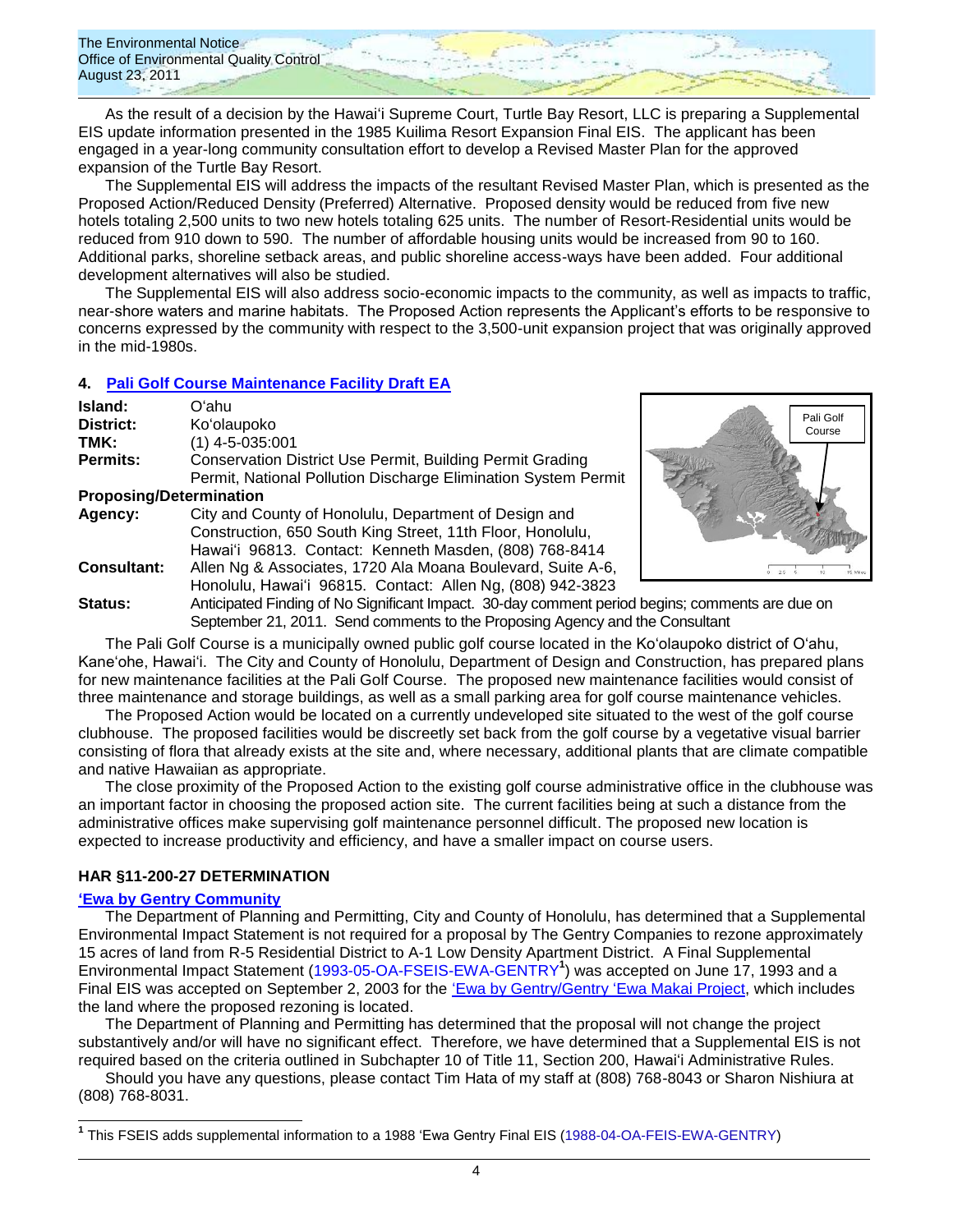### **HISTORICAL PRESERVATION NOTICE**

**Proposed Action to Install an Improved Solar Optical Observing Network (ISOON) Telescope and Infrastructure; Demolish, Repair and Renovate Sections of Building 41; Install Cable Duct on North Wall of SE Addition**

| Island:   | Oʻahu         |
|-----------|---------------|
| District: | Wai'anae      |
| TMK:      | $6-9-003:003$ |
| Permits:  | N/A           |
|           |               |

#### **Proposing/Determination**

**Agency:** U.S. Air Force, Detachment 3, 21st Space Operations Squadron (Det 3, 21 SOPS) – KPSTS, P.O. Box 868, Waiʻanae, Hawaiʻi 96792. Contact: (808) 697-4314

## **Consultant:** N/A

The USAF has determined that the proposed actions are necessary for the Air Force Weather Agency"s (AFWA) Kaʻena Point Solar Observatory (KPSO) mission at Kaʻena Point Satellite Tracking Station (KPSTS) Building 41. As summarized below, installing a 12-inch diameter solar telescope on Building 41 would enhance the space weather observation mission; several repairs/improvements are required to ensure safety, security and structural integrity for Building 41.

Improved Solar Observing Optical Network (ISOON): Installing a 12-inch diameter solar telescope on Bldg 41 would enhance the space weather observation mission. With Building 41"s ample available space and its geographical and climatological situation it is uniquely suited to meet AFWA"s solar mission requirements. Installation of the ISOON will ensure long term continuity of critical operations at the AFWA/KPSO with appropriate support structure already in place. Additionally, the actual geographical location of Building 41's site (versus most other sites on the island) and general low amount of cloud cover provide a unique opportunity for a required mission enhancement/ upgrade of the solar observatory operations (i.e., the ISOON mission).

The visual quality of the site would be consistent in appearance to other operational facilities on the site, e.g., Kaʻena Point is home to a satellite tracking station. The building"s profile would be reduced and improved inside and outside as renovation and regular, consistent maintenance would be realized. The ISOON telescope"s concrete pad would replace a portion of the newest portion of Building 41 (its north end, constructed in 1992). The proposed telescope tube is about 12 inches in diameter, and about 10 feet of the telescope tube would extend at an angle 6 feet out the new north wall above the concrete pad. The support legs would extend as an A-frame angled another 6 feet down to the concrete pad for support. The height of the ISOON telescope (12.5 feet) would be lower than the current roof line (15 feet), and its support equipment would be enclosed within existing portion of Bldg 41.

Existing Repairs: Repairs to the exterior envelope of Bldg 41 would include replacing damaged and metal siding, caulking and sealing existing building penetrations, removing a lean-to structure on the west elevation, replacing a deteriorated metal ladder attached to the south elevation, replacing damaged metal doors with a glass storefront, replacing in-kind several damaged metal doors. Repairs to the building"s envelope repairs would include matching the existing finish and texture.

Renovate Bathroom: Bathroom renovation would include: remove lead paint and asbestos materials (if any), remove existing plumbing fixtures, remove existing tile from floors and walls, saw-cut the concrete slab for sewer lines, cut drywall to access utilities, install 36" shower stall, install new plumbing fixtures, install new floor and wall tiles, replace existing door, replace water heater in adjacent mechanical equipment room.

Install Cable Duct & Conduct: Conduit and cable duct to be installed on the southeast addition"s north wall, immediately east of the vestibule/doorway. Conduits would be installed through the wall, and into the ceiling space to connect with existing equipment. The cable duct/conduit installation will be accomplished prior to the Exterior Repairs. Finish and texture would match existing.

The USAF has completed its Environmental Impact Analysis Process for the Proposed Action, resulting in a Categorical Exclusion. Building 41 was first constructed in 1958-1959 with several additions and many modifications over the years. A Section 106 consultation has been initiated with the State of Hawaii Historic Preservation Division (SHPD) because the building is over 50 years old. No known archaeological sites are within the site of proposed action. The USAF has determined, and requested SHPD"s concurrence, that the proposed undertaking will have no effect on historic properties.

The Section 106 SHPD consultation package is available for review for 7 days beginning August 22, 2011, at the Waiʻanae Public Library located at 85-625 Farrington Highway, Waiʻanae, Hawaiʻi 96792.

Comments may be sent via mail to the address below, via phone to (808) 697-4314 or via email to [lynn.cruz.ctr@kaenapt.af.mil,](mailto:lynn.cruz.ctr@kaenapt.af.mil) Det 3, 21 SOPS – KPSTS, P.O. Box 868, Waiʻanae, Hawaiʻi 96792.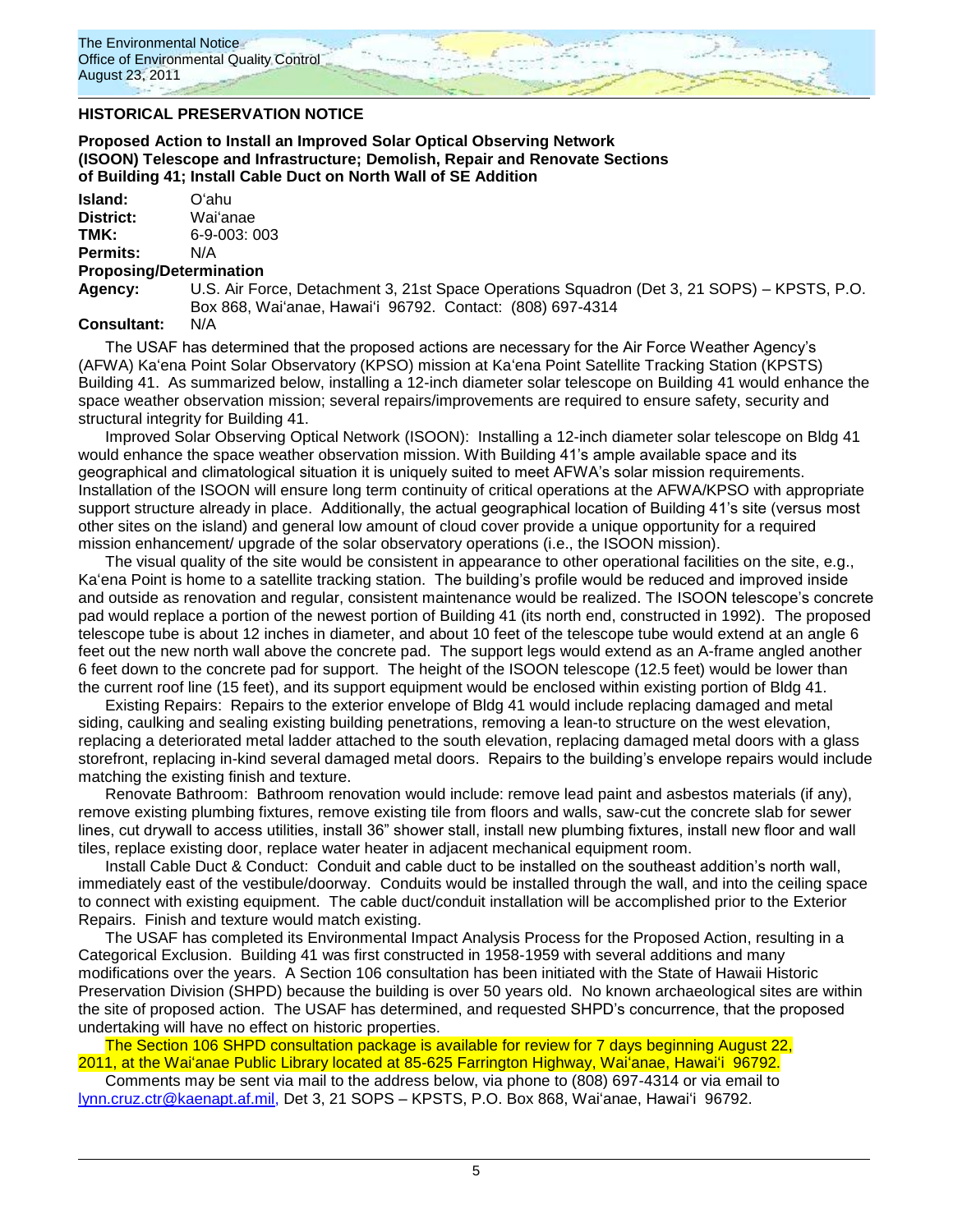## **COASTAL ZONE MANAGEMENT NOTICES**

#### **Federal Consistency Reviews**

The Hawaiʻi Coastal Zone Management (CZM) Program has received the following federal actions to review for consistency with the CZM objectives and policies in Chapter 205A, Hawaii Revised Statutes. This public notice is being provided in accordance with section 306(d)(14) of the National Coastal Zone Management Act of 1972, as amended. For general information about CZM federal consistency please call John Nakagawa with the Hawaiʻi CZM Program at 587-2878. For neighboring islands use the following toll free numbers: Lanai & Molokaʻi; 468- 4644 x72878, Kauaʻi; 274-3141 x72878, Maui; 984-2400 x72878 or Hawaiʻi; 974-4000 x72878. For specific information or questions about an action listed below please contact the CZM staff person identified for each action. Federally mandated deadlines require that comments be received by the date specified for each CZM consistency review. Comments may be submitted by mail, electronic mail or fax, as indicated below.

*Mail*: Office of Planning Department of Business, Economic Development and Tourism P.O. Box 2359 Honolulu, Hawaiʻi 96804 *Email*: [jnakagaw@dbedt.hawaii.gov](mailto:jnakagaw@dbedt.hawaii.gov)

*Fax*: (808) 587-2899

### **Hawaiʻi Experimental Tropical Forest Research and Education Facilities, Laupahoehoe, Hawaiʻi**

| <b>Federal Action:</b>  | <b>Federal Agency Activity</b>                            |
|-------------------------|-----------------------------------------------------------|
| <b>Federal Agency:</b>  | <b>USDA Forest Service</b>                                |
| Contact:                | Ms. Melissa Dean, (808) 854-2651                          |
| Location:               | 2 miles S-SW of Laupahoehoe, Hawai'i                      |
| TMK:                    | $(3)$ 3-6-6: 46                                           |
| <b>CZM Contact:</b>     | John Nakagawa, 587-2878, jnakagaw@dbedt.hawaii.gov        |
| <b>Pronosed Action:</b> | The LISDA Forest Service proposes to construct research a |

**PA Forest Service proposes to construct research and educational facilities to support** the Laupahoehoe Unit of the Hawaiʻi Experimental Tropical Forest. This CZM federal consistency review covers the portions of the project that would be constructed on non-federal land, including a two-stall vault toilet comfort station, a covered pavilion, parking area for 10 vehicles, and a single lane access road. This site, known as the "Laupahoehoe Field Education Site", would be used primarily as a staging area for research and educational trips into the Laupahoehoe Wet Forest Unit. The Draft Environmental Assessment for the project can be viewed at: [www.hetf.us.](http://www.hetf.us/) **Comments Due:** September 6, 2011

### **Special Management Area (SMA) Minor Permits**

The SMA Minor permits below have been approved or are pending approval (HRS 205A-30). For more information, contact the county/state Planning Department. Honolulu (523-4131); Hawaiʻi (961-8288); Kauaʻi (241-6677); Maui (270-7735); Kakaʻako or Kalaeloa Community Development District (587-2840).

| <b>Location (TMK)</b>              | <b>Description (File No.)</b>                                                    | <b>Applicant/Agent</b>                |
|------------------------------------|----------------------------------------------------------------------------------|---------------------------------------|
| Hawai'i: North Kona (7-5-018: 071) | Demolition of an Existing Structure and<br>Construction of a Gazebo (SMM 11-187) | Kona Reef AOAO                        |
| Maui: Ha'iku (2-8-003: 008)        | Solar Energy Facility (SM2 20110052)                                             | Ho'omana Solar Energy, LLC Solar Farm |
| Maui: Kahului (3-8-007: 040)       | Central Chill Waterline Routing (SM2<br>20110053)                                | University of Hawai'i - Maui College  |
| Maui: Kihei (3-8-013: 012)         | Beach Access Improvements (SM2<br>20110054)                                      | Don Nelson                            |
| Maui: Kahului (3-7-011: 024)       | Remove and Install New Directory (SM2<br>20110055)                               | Mark Gilliland                        |
| Maui: Kihei (3-8-013: 013)         | Install New Boundary Fence (SM2 20110057)                                        | David Jenkins                         |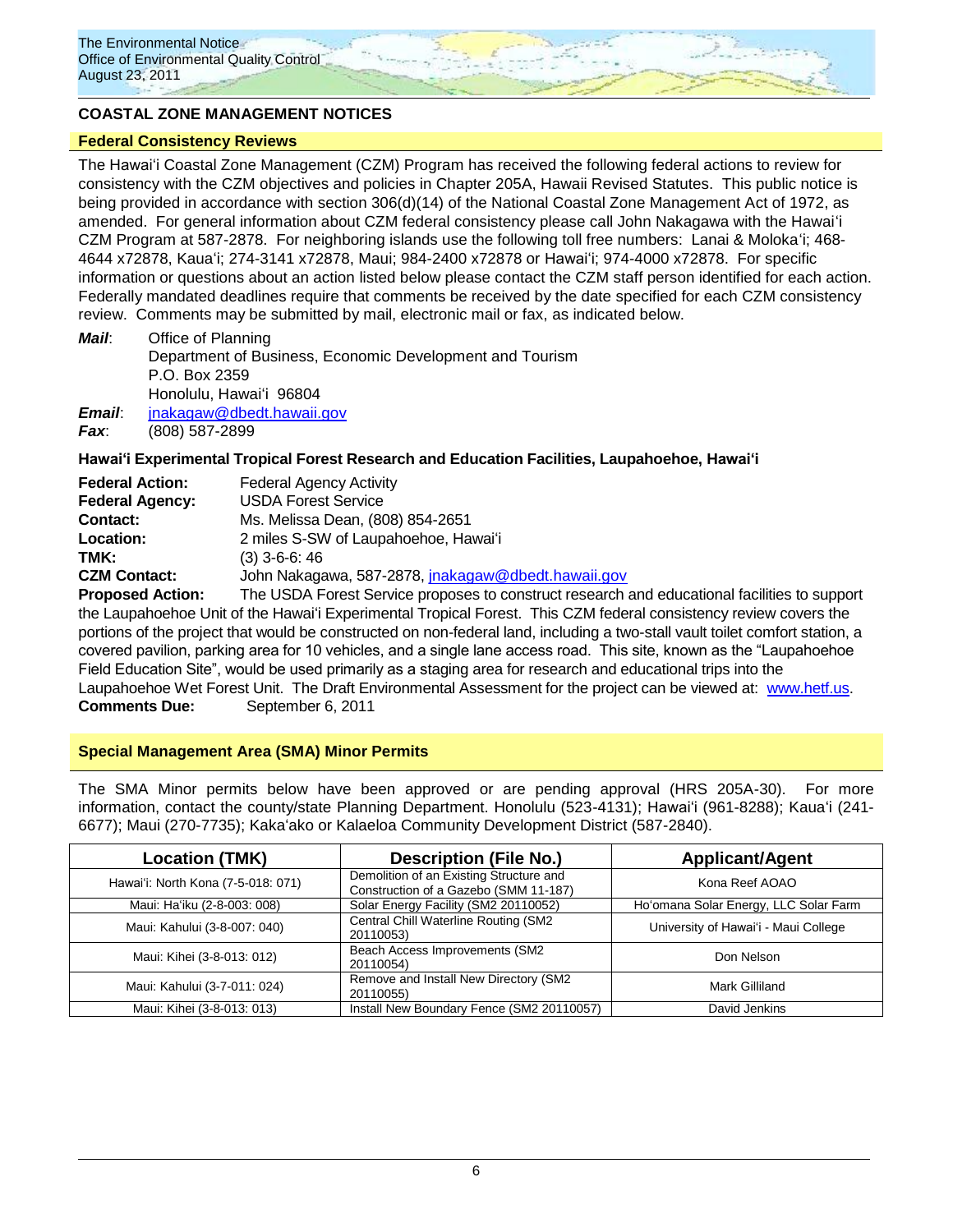# **SHORELINE NOTICES**

# **Certification Applications**

The shoreline certification applications above are available for review at the DLNR Offices on Kauaʻi, Hawaiʻi, Maui, and Honolulu, 1151 Punchbowl Street, Room 220 (HRS 205A-42 and HAR 13-222-12). All comments shall be submitted in writing to the State Land Surveyor, 1151 Punchbowl Street, Room 210, Honolulu, HI 96813 and postmarked no later than 15 calendar days from the date of the public notice of the application. For more information, call Ian Hirokawa at 587-0420.

| File No.       | <b>Date</b> | Location                                                                                                                                                                                                                                                 | <b>Applicant/Owner</b>                                                                             | <b>TMK</b>           |
|----------------|-------------|----------------------------------------------------------------------------------------------------------------------------------------------------------------------------------------------------------------------------------------------------------|----------------------------------------------------------------------------------------------------|----------------------|
| OA-1439        | 7/14/11     | Lot 3 being a portion of Royal Patent 4498, Land<br>Commission Award 6175, Apana 1 to Kamana no Malaoa<br>situate at Wailupe, O'ahu<br>Address: 919 Punahele Place<br>Purpose: Development of property                                                   | Dennis K. Hashimoto/<br>Garnet A. Giles                                                            | 3-6-002:007          |
| OA-1440        | 7/20/11     | Lot 1834 of Land Court Application 1100 Map 122 situate at<br>He'eia, Ko'olaupoko, O'ahu<br>Address: 46-194 Na Koa Place<br>Purpose: Development of property, amend pier easement                                                                        | Dennis K. Hashimoto/ HRK<br>Waipahu LLC                                                            | 4-6-003:077          |
| <b>OA-1441</b> | 7/26/11     | Lot 319 of Land Court Application 979 Map 29 situate at<br>Kahalu'u, Ko'olaupoko, O'ahu<br>Address: 47-259 Miomio Loop<br>Purpose: Development of property building fence                                                                                | Dennis K. Hashimoto/<br>Miriam Kaminaka & Burt<br>Kaminaka Residuary Trust                         | 4-7-030:019          |
| OA-1442        | 8/9/11      | Lot 269 (Map 140) of Land Court Application 505 situate at<br>Kailua, Ko'olaupoko, O'ahu<br>Address: 1070 Mokulua Drive<br>Purpose: Permitting purposes                                                                                                  | Towill, Shigeoka &<br>Associates, Inc./ Steven L.<br>Martin                                        | 4-3-006:091          |
| OA-1443        | 8/11/11     | Lot 1313 of Land Court Application 979 (Map 467) situate at<br>Kahalu'u, Ko'olaupoko, O'ahu<br>Address: 47-83 Kamehameha Highway<br>Purpose: Building permit                                                                                             | Park Engineering/ Joseph<br>Meyer                                                                  | 4-7-019:082          |
| MA-485         | 7/25/11     | Portion of Land Commission Award 11216, Apana 21 to M.<br>Kekauonohi being also all of lots 51 and 52 of Makena<br>Beach Lots situate at Palauea, Honua'ula, Makawao, Maui<br>Address: Makena Road<br>Purpose: Planning for future use of subject parcel | Warren S. Unemori<br>Engineering, Inc./ Larson<br><b>Family Trust</b>                              | 2-1-011:016 &<br>017 |
| MA-486         | 8/9/11      | A portion of Royal Patent Grant 548 to J.Y. Kanehoa situate<br>at Paeahu, Honua'ula, Makawao, Maui<br>Address: 3116 South Kihei Road<br>Purpose: Building setback and permitting purposes                                                                | Newcomer-Lee Land<br>Surveyors, Inc./ Inshallah<br>Trust                                           | 2-1-010:005          |
| KA-354         | 8/8/11      | Lot 7-A "Spouting Horn Tract" situate at Po'ipu, Koloa,<br><b>Kaua</b> 'i<br>Address: 4498 Lāwai Road<br>Purpose: Determine building setback and obtain building<br>permit                                                                               | Esaki Mapping and<br>Surveying, Inc./ Timothy &<br>Courtney Jochner and Wai<br>Wai Properties, LLC | 2-6-003:008          |
| KA-355         | 8/9/11      | Portion of "Po'ipū Beach Park" situate at Koloa, Kaua'i<br>Address: 2141 Ho'one Road<br>Purpose: Sewage system work                                                                                                                                      | Anthony Crook/ County of<br><b>Kaua</b> 'i                                                         | 2-8-017:001          |
| KA-356         | 8/9/11      | Lot C-2-A portions of R.P. 7373, L.C. Aw 8559-B, Apana 2<br>to W.C. Lunalilo situate at Waipouli, Kawaihau, Kaua'i<br>Address: 4796 Kuhio Highway<br>Purpose: Building permit application                                                                | Peter Taylor Engineer and<br>Land Surveyor, Inc./ Kaua'i<br>Kai Associates                         | 4-3-007:011          |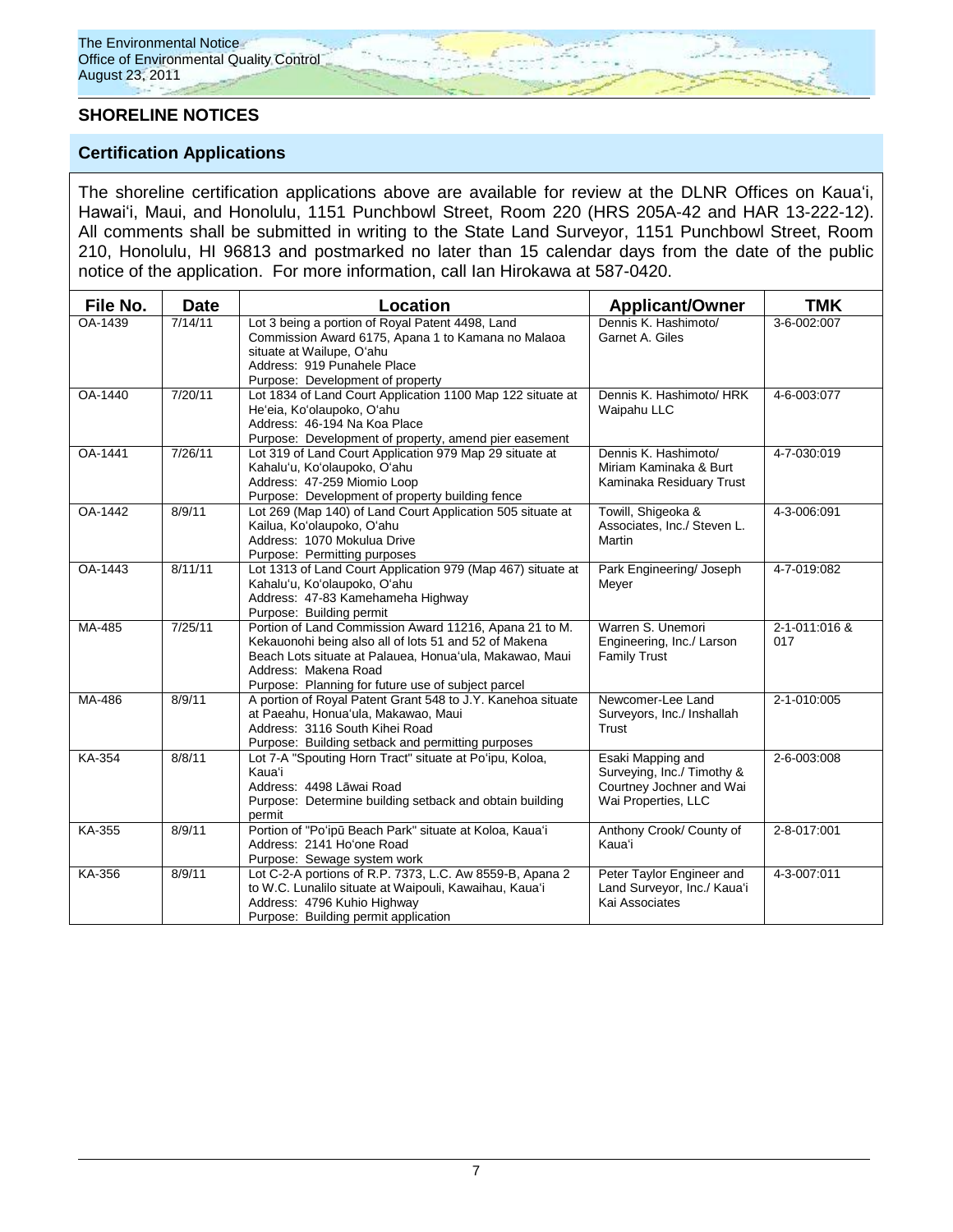

# **Certifications and Rejections**

The shoreline notices below have been proposed for certification or rejection by DLNR (HRS 205A-42 and HAR 13- 222-26). Any person or agency who wants to appeal shall file a notice of appeal in writing with DLNR no later than 20 calendar days from the date of this public notice. Send the appeal to the Board of Land and Natural Resource, 1151 Punchbowl Street, Room 220, Honolulu, HI 96813.

| File No. | <b>Proposed/Rejected</b>                   | <b>Location</b>                                                                                                                                                                                                                                                                                                                                                                                  | <b>Applicant/Owner</b>                                    | <b>TMK</b>                |
|----------|--------------------------------------------|--------------------------------------------------------------------------------------------------------------------------------------------------------------------------------------------------------------------------------------------------------------------------------------------------------------------------------------------------------------------------------------------------|-----------------------------------------------------------|---------------------------|
| OA-1401  | <b>Proposed Shoreline</b><br>Certification | Lot 41 of Land Court Consolidation 87, Map 2<br>situate at Wai'alae-Iki, O'ahu<br>Address: 1103 Kaimoku Place<br>Purpose: Development of property                                                                                                                                                                                                                                                | Dennis K. Hashimoto/<br>Toshio Kawarabuki                 | 3-5-058:003               |
| OA-1402  | <b>Proposed Shoreline</b><br>Certification | Lots 11-I and 12-F (Map 10) Land Court<br>Application 242 situate at Pu'uloa, 'Ewa, O'ahu<br>Address: 91-311 'Ewa Beach Road<br>Purpose: Determine building setback line                                                                                                                                                                                                                         | Leaps & Boundaries,<br>Inc./ 655099 B.C., Ltd.            | 9-1-024:003               |
| OA-1421  | <b>Proposed Shoreline</b><br>Certification | Lots 1605 and 1606 Land Court Application<br>242 as shown on Map 276 situate at Pu'uloa,<br>'Ewa, O'ahu<br>Address: 91-249 'Ewa Beach Road<br>Purpose: Obtain building permit                                                                                                                                                                                                                    | Wesley T. Tengan/<br>Leonardo Ganal                       | 9-1-023:023 &<br>106      |
| OA-1424  | Proposed Shoreline<br>Certification        | Lot 21 Land Court Application 1059 as shown<br>on Map 3 situate at Kapahulu, Honolulu, O'ahu<br>Address: 4312 Kaiko'o Place<br>Purpose: Obtain building permit                                                                                                                                                                                                                                   | Wesley T. Tengan/<br>Walter Jamitkowski                   | 3-1-041:025               |
| OA-1429  | <b>Proposed Shoreline</b><br>Certification | Lot 99 as shown on Map 12 of Land Court<br>Application 609 situate at Mokulē'ia, Waialua,<br>O'ahu<br>Address: 68-379 Crozier Drive<br>Purpose: Building setback requirement                                                                                                                                                                                                                     | Jaime F. Alimboyoguen/<br>Michael McCurdy                 | 6-8-005:006               |
| OA-1431  | Proposed Shoreline<br>Certification        | Lot 11 of Panahaha Subdivision same being a<br>portion of Royal Patent 5583, Land<br>Commission Award 2937, Part 10, Section 1 to<br>William Harbottle situate at Panahaha,<br>Kane'ohe, O'ahu<br>Address: 44-295 Kane'ohe Bay Drive<br>Purpose: Permitting purposes                                                                                                                             | R.M. Towill Corporation/<br>Hiroko Saito Keanu            | 4-4-007:011               |
| OA-1432  | <b>Proposed Shoreline</b><br>Certification | Lot 1188 of Land Court Application 677, Map<br>301 situate at Kailua, Ko'olaupoko, O'ahu<br>Address: 59 Kailuana Place<br>Purpose: Development of property                                                                                                                                                                                                                                       | Dennis K. Hashimoto/<br>59 Kailuana Place LLC             | 4-3-022:018               |
| OA-1437  | <b>Proposed Shoreline</b><br>Certification | Portion Makaha Beach Park Lot 90-B and Lot<br>89 being portions of R.P. 2243, L.C. Aw.<br>10613, Ap. 5 to Paki same being a portion of<br>Exclusion 1 as shown on Map 1 and Lot K-1-A<br>as shown on Map 5 and Lot C-2 as shown on<br>Map 25 of Land Court Application 1052 situate<br>at Makaha, Wai'anae, O'ahu<br>Address: N/A<br>Purpose: Building setback and shoreline<br>setback variance | Ryan M. Suzuki/ City<br>and County of Honolulu            | 8-4-001:012               |
| OA-1438  | <b>Proposed Shoreline</b><br>Certification | Lot 6-A of Map 6 & Lot 60 of Map 12 Land<br>Court Application 1810 situate at Mokulē'ia,<br>Waialua, O'ahu<br>Address: 68-411 Farrington Highway<br>Purpose: Building purposes                                                                                                                                                                                                                   | Gil P. Bumanglag/<br>Michael K. Dailey                    | 6-8-003:018 &<br>037      |
| MA-483   | <b>Proposed Shoreline</b><br>Certification | Lot 48 of the Makena Beach Lots Subdivision<br>situate at Palau'ea, Honualua, Makawao, Maui<br>Address: 4532 Makena Road<br>Purpose: N/A                                                                                                                                                                                                                                                         | Akamai Land Surveying,<br>Inc./ Dwayne & Sharon<br>Altman | 2-1-011:020               |
| HA-432   | <b>Proposed Shoreline</b><br>Certification | Portion of Lot 108 of the Shores of Kohanaiki<br>Resort Subdivision (F.P. 2463) being a portion<br>of Grant 3086 to Kapena situate at Kohanaiki,<br>North Kona, Island of Hawai'i<br>Address: N/A<br>Purpose: Determine shoreline setback for<br>building construction purposes                                                                                                                  | Sam O. Hirota, Inc./<br>Kohanaiki Shores, LLC             | 7-3-009:003, 016<br>& 018 |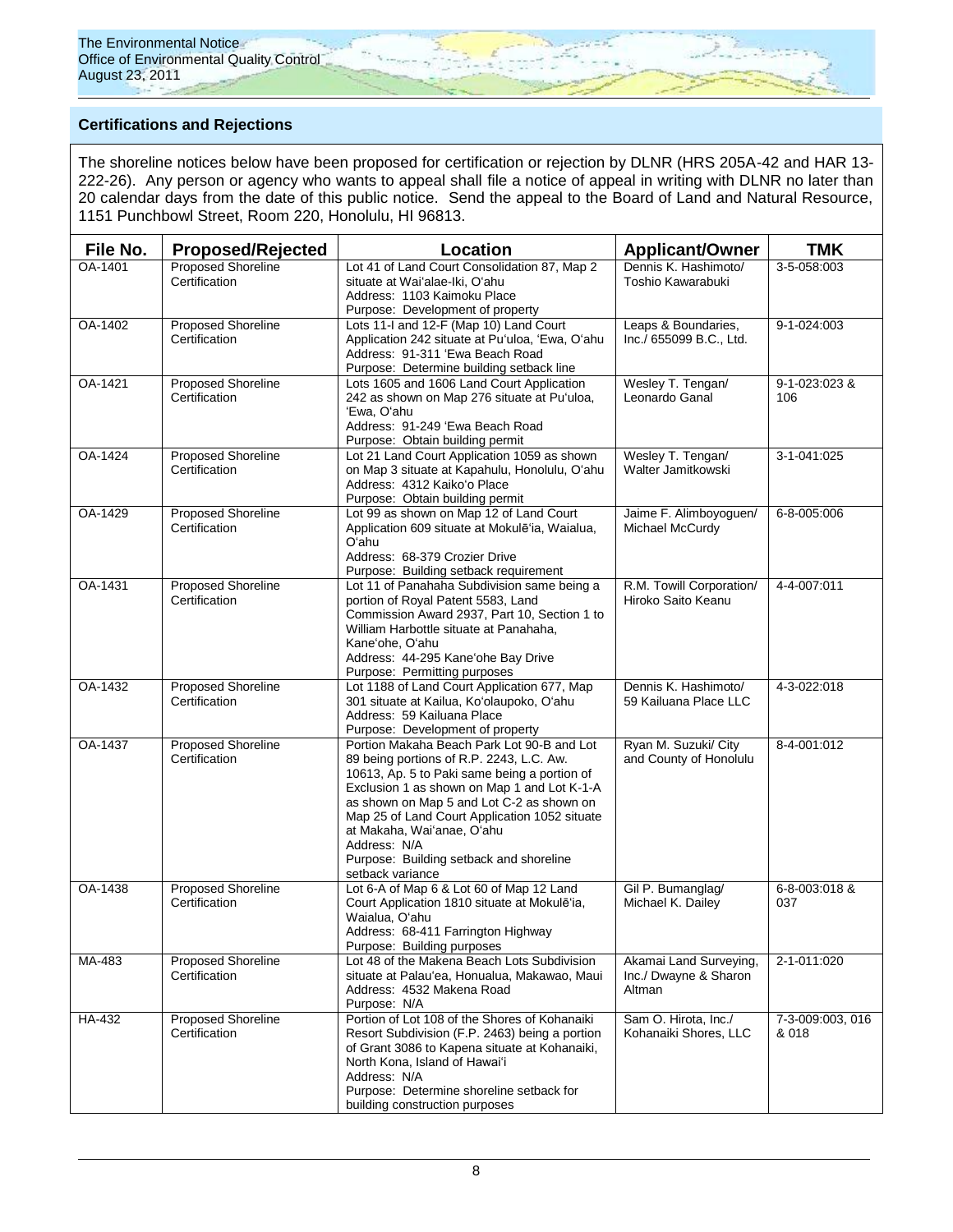| August 23, 2011 | <u>TIE LIRIIUIIIIEIII NUUCE</u><br><b>Office of Environmental Quality Control</b> |                                                                                                                                                                                                                                         |                                                                                                             |             |
|-----------------|-----------------------------------------------------------------------------------|-----------------------------------------------------------------------------------------------------------------------------------------------------------------------------------------------------------------------------------------|-------------------------------------------------------------------------------------------------------------|-------------|
| KA-349          | <b>Proposed Shoreline</b><br>Certification                                        | Lot 7 "Waipouli Beach Lots" Portion of Royal<br>Patent 7373, Land Commission Award 8559-B,<br>Apana 42 to William C. Lunalilo situate at<br>Waipouli, Kawaihau, Kaua'i<br>Address: 960 Niulani Road<br>Purpose: Renovation to residence | Anthony Crook/ Jim<br>Molz                                                                                  | 4-3-009:003 |
| KA-353          | Proposed Shoreline<br>Certification                                               | Lot 54 Land Court Application 1160 (Map 10)<br>situate at Hanalei, Halele'a, Kaua'i<br>Address: 4914 Weke Road<br>Purpose: Building permit                                                                                              | Honua Engineering,<br>Inc./ Thomas A. &<br>Lanez C. LaCour                                                  | 5-5-001:013 |
| MA-466          | Rejection                                                                         | Lot 1-B-1 of the Bechert Estate Subdivision<br>being a portion of Grant 1166 to D. Baldwin,<br>J.F. Poque and S.E. Bishop situate at<br>Kahananui, Maui<br>Address: 4365 Lower Honoapi'ilani Road<br>Purpose: Construction permits      | Akamai Land Surveying,<br>Inc./ Royal Kahana                                                                | 4-3-010:007 |
| MO-153          | Rejection                                                                         | Royal Patent 2993, Land Commission Award<br>134-B Apana 1 to Kamakahi situate at<br>Kalua'aha, Moloka'i<br>Address: Kamehameha V Highway<br>Purpose: Building permit for new dwelling                                                   | Russell Higa/ George<br>Apau Ching Revocable<br>Living Trust & Zorelinda<br>Ching Revocable Living<br>Trust | 5-7-011:047 |

# **POLLUTION CONTROL PERMITS**

The Environmental Notice

Below are some pollution control permits before the State Department of Health (HRS 342B and HAR 11-60.1). For more information, contact the number given.

| <b>Branch</b><br><b>Permit Type</b>                         | <b>Applicant and</b><br><b>Permit Number</b>                                                                                                     | <b>Project</b><br>Location                                     | Date                        | <b>Proposed</b><br>Use                                                                                                                                                            |
|-------------------------------------------------------------|--------------------------------------------------------------------------------------------------------------------------------------------------|----------------------------------------------------------------|-----------------------------|-----------------------------------------------------------------------------------------------------------------------------------------------------------------------------------|
| Clean Air Branch.<br>586-4200, Covered<br>Source Permit     | Delta Construction Corporation<br>Application for Significant<br>Modification No. 0696-04<br>CSP No. 0696-01-CT                                  | Located at:<br>Wainui Street, Waipahu, O'ahu                   | Issued:<br>7/28/11          | Crushing and Screening<br><b>Plants</b>                                                                                                                                           |
| Clean Air Branch,<br>586-4200, -Covered<br>Source Permit    | Big Island Carbon, LLC<br>Initial Application No. 0641-03<br>CSP No. 0641-02-C                                                                   | Located at:<br>61-3277 Malukalani Street,<br>Kawaihae, Hawai'i | Comments<br>Due:<br>9/6/11  | 470 lbs/hour Activated<br>Carbon Facility                                                                                                                                         |
| Clean Air Branch.<br>586-4200, Non-Covered<br>Source Permit | Monsanto Company<br><b>Application for Permit</b><br>Modification No. 0717-02<br>NSP 0717-01-N                                                   | Located at:<br>3555 Mokulele Highway, Kihei,<br>Maui           | Issued:<br>8/4/11           | Seed Processing Facility                                                                                                                                                          |
| Clean Air Branch,<br>586-4200, Covered<br>Source Permit     | Grace Pacific Corporation<br>Application for Renewal<br>No. 0045-28<br>Application for Minor<br>Modification No. 0045-30<br>CSP NI, 0045-01-C/CT | Located at:<br>91-920 Farrington Highway<br>Kapolei, O'ahu     | Comments<br>Due:<br>9/12/11 | 400 TPH Non-Portable<br>Plant, 600 TPH Screening<br>Plant,<br>600 TPH Recycled<br>Aggregate Plant with 1,000<br>kW DEG, and<br>576 TPH Rip-Rap Plant<br>with 203 hp Diesel Engine |

## **FEDERAL NOTICES**

### **Marine Mammals Letter of Authorization to U. S. Navy for Military Training Activities and Research Conducted Within the Mariana Islands Range Complex**

In accordance with the Marine Mammal Protection Act (MMPA), as amended, and implementing regulations, notice is hereby given that National Marine Fisheries Service (NMFS) has issued a letter of authorization (LOA) to the U.S. Navy (Navy) to take marine mammals incidental to Navy training, maintenance, and research, development, testing, and evaluation (RDT&E) activities to be conducted within the Mariana Islands Range Complex (MIRC) Study Area for the period of August 12, 2011, through August 11, 2012. This authorization is effective from August 12, 2011, through August 11, 2012. The LOA and supporting documentation may be obtained by writing to P. Michael Payne, Office of Protected Resources, NMFS, 1315 East-West Highway, Silver Spring, MD 20910. For further information contact Jolie Harrison or Brian D. Hopper, Office of Protected Resources, NMFS, (301) 427–8401 (see, 76 FR 50052, August 11, 2011).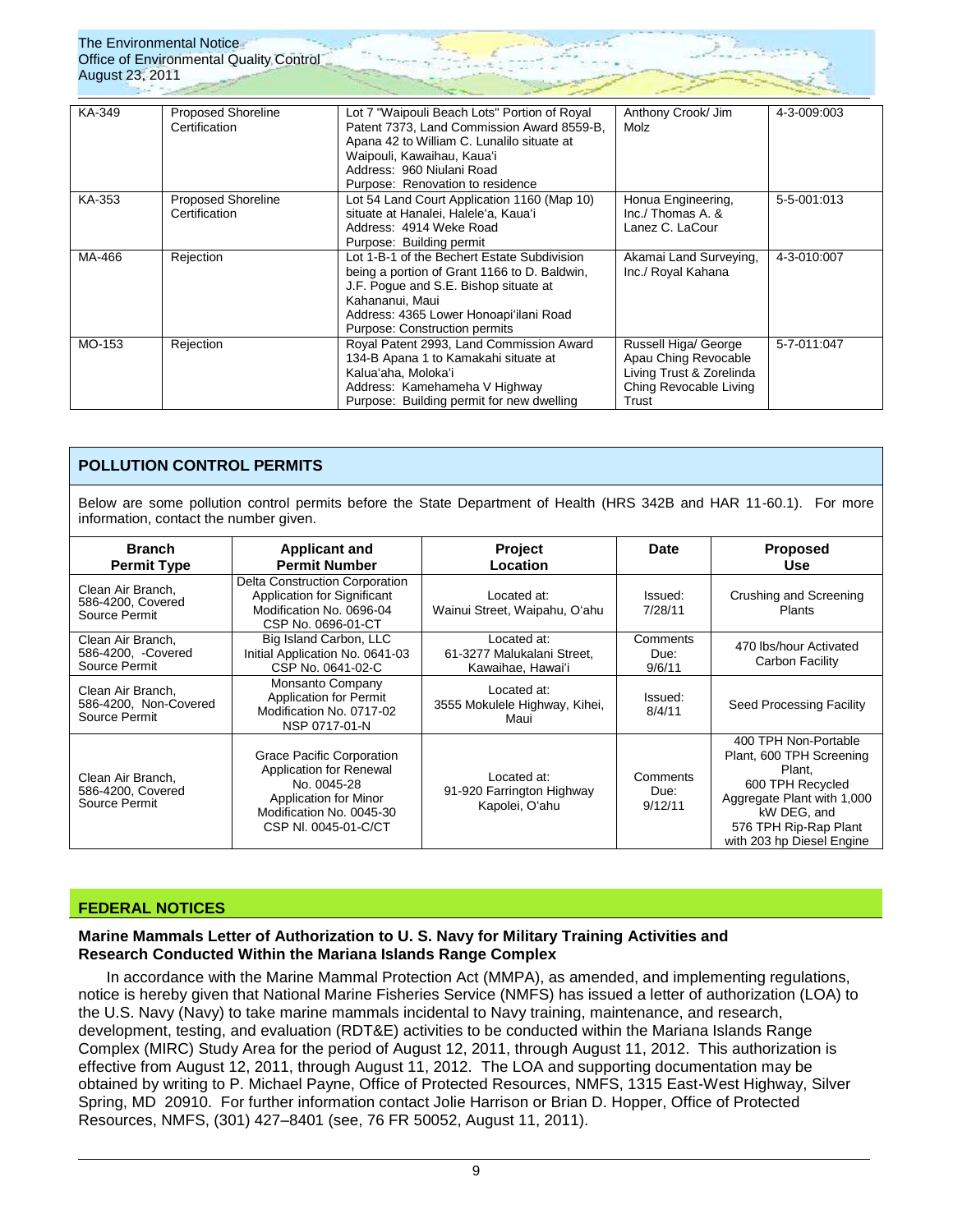

### **Olokele River Hydroelectric Project - Notice of Preliminary Permit Application Accepted for Filing by Federal Energy Regulatory Commission**

On July 1, 2011, Gay & Robinson, Inc., filed an application with the Federal Energy Regulatory Commission for a preliminary permit, pursuant to section 4(f) of the Federal Power Act (FPA), proposing to study the feasibility of the Olokele River Hydroelectric Project (Olokele River Project or project) to be located on the Olokele River, near Waimea, Kaua'i County, Hawai'i. The sole purpose of a preliminary permit, if issued, is to grant the permit holder priority to file a license application during the permit term. A preliminary permit does not authorize the permit holder to perform any land-disturbing activities or otherwise enter upon lands or waters owned by others without the owners" express permission. The proposed project would consist of the following: (1) A new 100-foot-long, 20 foot-wide forebay; (2) a new intake; (3) a new 4,175-foot-long, 42-inch diameter ductile iron penstock; (4) a new 40 foot-long, 40-foot-wide, 25-foot-high pre-fabricated steel powerhouse housing a 6.0-megawatt (MW) Pelton turbine/ generator unit; (5) a new 5-mile long, 69-kilovolt transmission line; and (6) appurtenant facilities. The estimated annual generation of the Olokele River Project would be 20.5 gigawatt-hours.

*Applicant Contact:* Mr. Charles Okamoto, President, Gay & Robinson, Inc., P.O. Box 156, Kaumakani, Hawai"i 96747; *phone:* (808) 335–3133.

*FERC Contact:* Kelly Wolcott; *phone:*(202) 502–6480.

*Deadline for filing comments, motions to intervene, and competing applications (without notices of intent), or notices of intent to file competing applications:* 60 days from the issuance of this notice.

Competing applications and notices of intent must meet the requirements of 18 CFR 4.36. Comments, motions to intervene, notices of intent, and competing applications may be filed electronically via the Internet. See 18 CFR 385.2001(a)(1)(iii) and the instructions on the Commission"s Web site *[http://www.ferc.gov/docs-filing/efiling.asp.](http://www.ferc.gov/docs-filing/efiling.asp)*

Commenters can submit brief comments up to 6,000 characters, without prior registration, using the eComment system at *<http://www.ferc.gov/docs-filing/ecomment.asp>*. You must include your name and contact information at the end of your comments. For assistance, please contact FERC Online Support at *[FERCOnlineSupport@ferc.gov](mailto:FERCOnlineSupport@ferc.gov)* or toll free at 1–866–208–3676, or for TTY, (202) 502–8659. Although the Commission strongly encourages electronic filing, documents may also be paper-filed. To paper-file, mail an original and seven copies to: Kimberly D. Bose, Secretary, Federal Energy Regulatory Commission, 888 First Street, NE., Washington, DC 20426. More information about this project, including a copy of the application, can be viewed or printed on the ""eLibrary"" link of Commission"s Web site at *<http://www.ferc.gov/docs-filing/elibrary.asp>*. Enter the docket number (P–14219–000) in the docket number field to access the document. For assistance, contact FERC Online Support (see, 76 FR 44317, August 17, 2011).